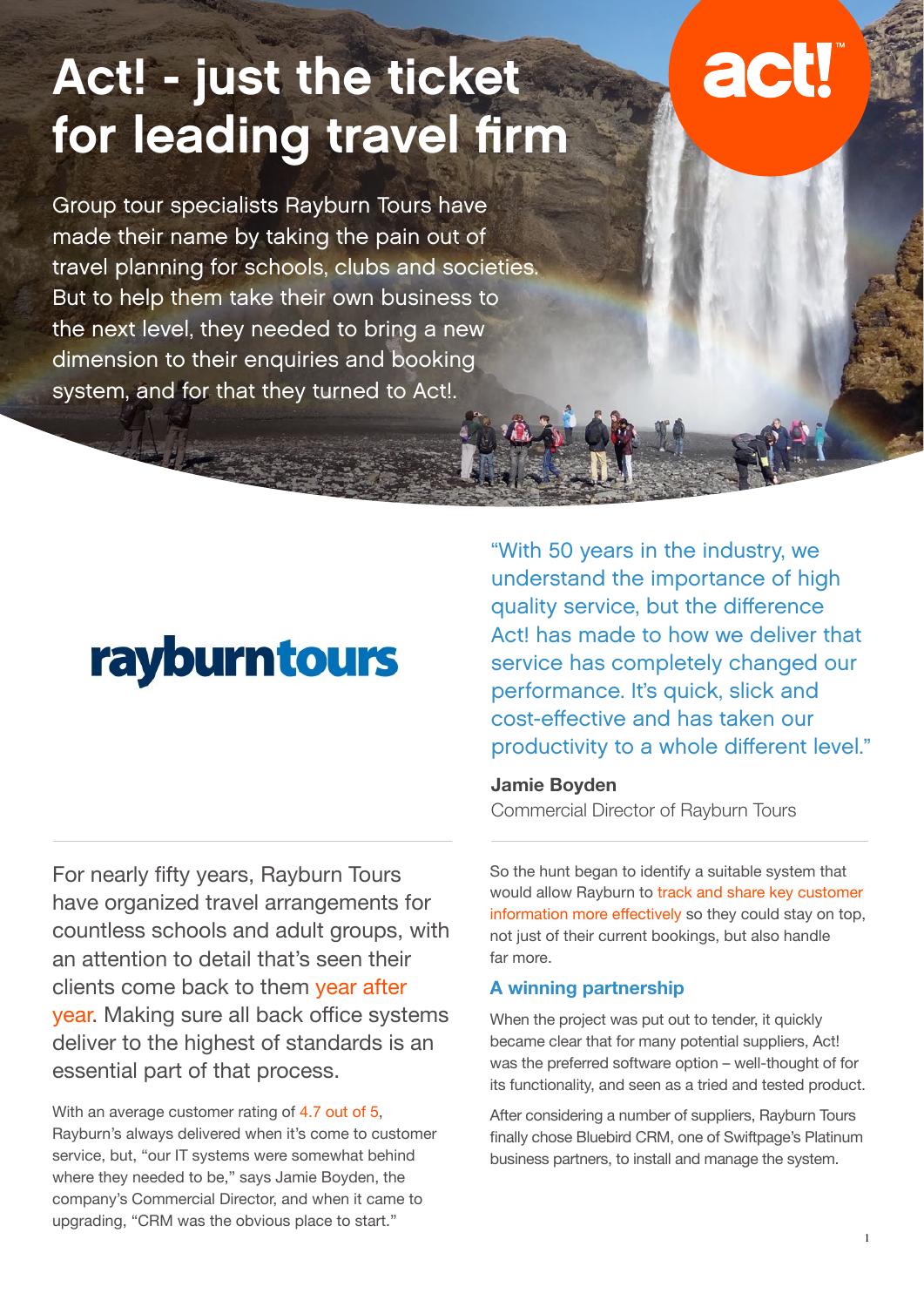"Right from the start, working with Bluebird felt comfortable," says Jamie. "They understood how important quality of service was to us and the need to have a system that could be set up seamlessly and without causing glitches to existing customers."

Having fulfilled their promise of a smooth set-up, Bluebird CRM continued to impress by providing access to a senior manager and then the on-going support needed to customize Act! to Rayburn's specific business needs.

#### **Better business insights**

Two years after adopting Act!, Rayburn Tours has gained a much greater insight into their business, so they can make strategic choices that capitalize on their strengths.

"Act! gives us robust, real-time data we can use in our day-to-day decision making, giving us the ability to track individual products and address any weaknesses," says Jamie. "So now our management team has a completely different level of insight into the business."

#### **Efficient and productive sales**

With Act!, Rayburn Tours can now organize their contact information much more efficiently, which has had a major impact on the sales team's effectiveness.

"We can plan each day much more effectively and manage our workflows better," says Jamie, "which has meant that productivity has improved and we're able to handle more inquiries per person without any loss to customer service levels. That's been transformational."

And because they know exactly where they are with all inquiries, follow-ups can be made at a time that suits the prospect, something that's reflected in a higher number of conversions into sales.